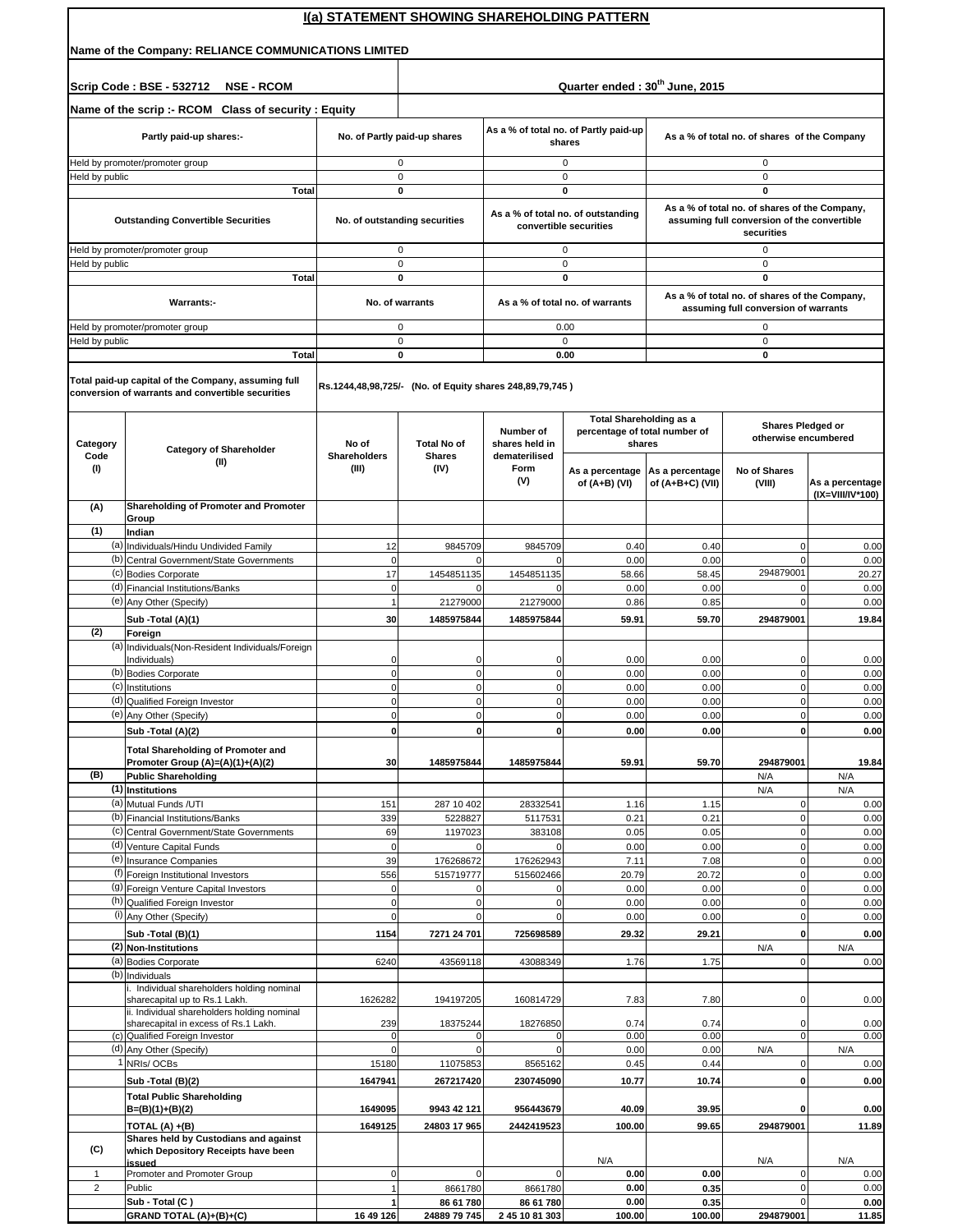### **RELIANCE COMMUNICATIONS LIMITED**(SHAREHOLDING PATTERN- 30.06.2015)

### **I(b) Statement showing holding of securities (including shares, warrants, convertible securities) of persons belonging to the category "Promoter and Promoter Group"**

|                     |                                                                                                                                    | Details of shares held      |                                                |                          | Encumbered shares (*)    |                                                                                                               | Details of warrants               |                                                                    | Details of convertible                             |                                                                                     | <b>Total shares (including</b>                                                                                                          |
|---------------------|------------------------------------------------------------------------------------------------------------------------------------|-----------------------------|------------------------------------------------|--------------------------|--------------------------|---------------------------------------------------------------------------------------------------------------|-----------------------------------|--------------------------------------------------------------------|----------------------------------------------------|-------------------------------------------------------------------------------------|-----------------------------------------------------------------------------------------------------------------------------------------|
| <b>Sr No</b><br>(1) | Name of the shareholder<br>(II)                                                                                                    | No. of Shares held<br>(III) | As a % of grand<br>Total $(A)+(B)+(C)$<br>(IV) | Number of<br>Shares (V)  |                          | As a % of grand<br>As a percentage total (A)+(B)+(C) of<br>$(VI) = (V)/(III)^*100$ sub-clause (I)(a)<br>(VII) | Number of<br>warrants held (VIII) | As a % total<br>number of<br>warrants of the<br>same class<br>(IX) | Number of<br>convertible<br>securities held<br>(X) | As a % total<br>number of<br>convertible<br>securities of the<br>same class<br>(XI) | underlying shares assuming<br>full conversion of warrants<br>and convertible securities)<br>as a % of diluted share<br>capital<br>(XII) |
|                     | 1 Telecom Infrastructure Finance Private Limited                                                                                   | 86666667                    | 3.48                                           | $\overline{\phantom{a}}$ | $\overline{\phantom{a}}$ | 0.00                                                                                                          | $\overline{\phantom{a}}$          | 0.00                                                               | $\sim$                                             | 0.00                                                                                | 3.48                                                                                                                                    |
|                     | Reliance Communications Enterprises Private Limited<br>(Formerly known as AAA Communication Private<br>2 Limited)                  | 72 31 10 172                | 29.05                                          | 282500000                | 39.07                    | 11.35                                                                                                         | $\overline{\phantom{0}}$          | 0.00                                                               |                                                    | 0.00                                                                                | 29.05                                                                                                                                   |
|                     | Reliance Wind Turbine Installators Industries Private<br>Limited (Formerly known as AAA Industries Private<br>3 Limited)           | 30 00 00 000                | 12.05                                          |                          | $\overline{\phantom{a}}$ | 0.00                                                                                                          |                                   | 0.00                                                               |                                                    | 0.00                                                                                | 12.05                                                                                                                                   |
|                     | Reliance Ornatus Enterprises and Ventures Private<br>Limited (Formerly known as ADA Enterprises and<br>4 Ventures Private Limited) | 30 00 00 000                | 12.05                                          |                          | $\overline{\phantom{a}}$ | 0.00                                                                                                          | $\overline{\phantom{a}}$          | 0.00                                                               |                                                    | 0.00                                                                                | 12.05                                                                                                                                   |
|                     | 5 Shri Jai Anmol A. Ambani                                                                                                         | 16 69 759                   | 0.07                                           | $\overline{\phantom{a}}$ | $\overline{\phantom{a}}$ | 0.00                                                                                                          | $\overline{\phantom{a}}$          | 0.00                                                               | $\overline{a}$                                     | 0.00                                                                                | 0.07                                                                                                                                    |
|                     | 6 Shri Jai Anshul A. Ambani                                                                                                        | 100                         | 0.00                                           | $\overline{\phantom{a}}$ |                          | 0.00                                                                                                          | $\overline{\phantom{a}}$          | 0.00                                                               |                                                    | 0.00                                                                                | 0.00                                                                                                                                    |
|                     | Reliance ADA Group Trustees Private Limited -<br>7 Trustees of RCOM ESOS Trust (**)                                                | 2 12 79 000                 | 0.85                                           | $\overline{\phantom{a}}$ |                          | 0.00                                                                                                          | $\overline{\phantom{a}}$          | 0.00                                                               |                                                    | 0.00                                                                                | 0.85                                                                                                                                    |
|                     | 8 Reliance Capital Limited                                                                                                         | 29695295                    | 1.19                                           | $\overline{\phantom{a}}$ | $\overline{\phantom{a}}$ | 0.00                                                                                                          | $\overline{\phantom{a}}$          | 0.00                                                               | $\sim$                                             | 0.00                                                                                | 1.19                                                                                                                                    |
|                     | 9 Shreeji Comtrade LLP                                                                                                             | 15 00 000                   | 0.06                                           | $\overline{\phantom{a}}$ | $\overline{\phantom{a}}$ | 0.00                                                                                                          | $\overline{\phantom{a}}$          | 0.00                                                               | $\overline{\phantom{a}}$                           | 0.00                                                                                | 0.06                                                                                                                                    |
|                     | 10 Shrikrishna Tradecom LLP                                                                                                        | 15 00 000                   | 0.06                                           | $\overline{\phantom{a}}$ | $\overline{\phantom{a}}$ | 0.00                                                                                                          | $\overline{\phantom{a}}$          | 0.00                                                               |                                                    | 0.00                                                                                | 0.06                                                                                                                                    |
|                     | 11 Reliance Innoventures Private Limited                                                                                           | 1 23 79 001                 | 0.50                                           | 12379001                 | 100.00                   | 0.50                                                                                                          | $\overline{\phantom{a}}$          | 0.00                                                               | $\overline{a}$                                     | 0.00                                                                                | 0.50                                                                                                                                    |
|                     | 12 Shri Anil D. Ambani                                                                                                             | 18 59 171                   | 0.07                                           | $\overline{\phantom{a}}$ |                          | 0.00                                                                                                          | $\overline{\phantom{a}}$          | 0.00                                                               | $\sim$                                             | 0.00                                                                                | 0.07                                                                                                                                    |
|                     | 13 Smt. Kokila D. Ambani                                                                                                           | 46 65 847                   | 0.19                                           | $\overline{\phantom{a}}$ |                          | 0.00                                                                                                          | $\overline{\phantom{a}}$          | 0.00                                                               |                                                    | 0.00                                                                                | 0.19                                                                                                                                    |
|                     | 14 Smt. Tina A. Ambani                                                                                                             | 16 50 832                   | 0.07                                           | $\overline{\phantom{a}}$ | $\overline{\phantom{a}}$ | 0.00                                                                                                          | $\overline{\phantom{a}}$          | 0.00                                                               | $\overline{a}$                                     | 0.00                                                                                | 0.07                                                                                                                                    |
|                     | <b>TOTAL</b>                                                                                                                       | 48 59 75 844                | 59.70                                          | 294879001                | 19.84                    | 11.85                                                                                                         |                                   | 0.00                                                               |                                                    | 0.00                                                                                | 59.70                                                                                                                                   |

(\*) The term "encumbrance" has the same meaning as assigned to it in regulatiion 28(3) of the SAST Regulations, 2011.

(\*\*) Holding of Promoter(s) include 2,12,79,000 (0.85%) equity shares of the Company held by Reliance ADA Group Trustees Private Limited in its capacity as the Trustees for and on behalf of RCOM ESOS Trust. The same has be be acting in Consert'', only as a matter of abudant caution.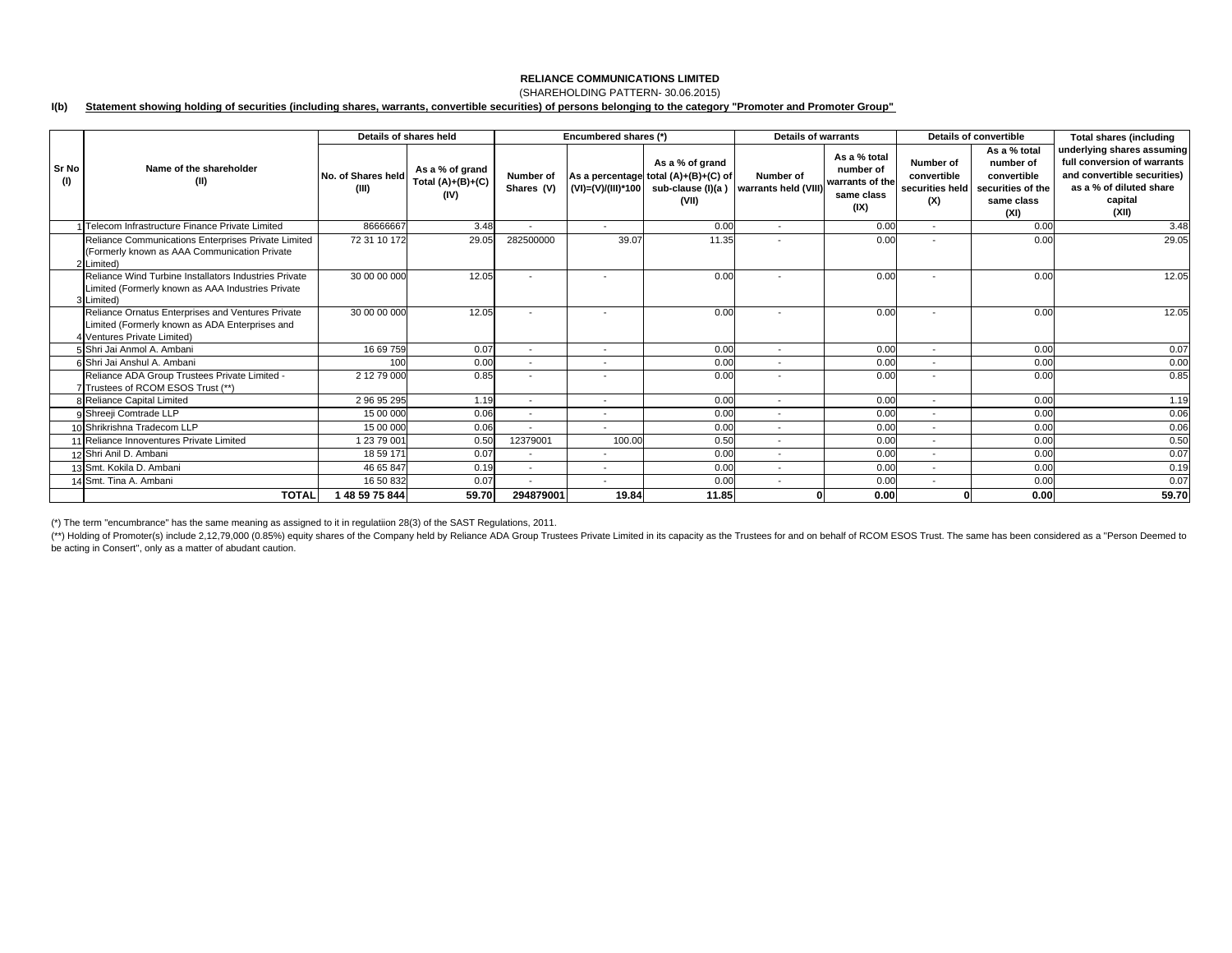(SHAREHOLDING PATTERN - 30.06.2015)

### **I(c)(i) Statement showing holding of securities (including shares, warrants, convertible securities) of persons belonging to the category "Public" and holding more than 1% of the total number of**

| ∵nare | 5 |
|-------|---|
|       |   |

|       |                                             |                      | Shares as a percentage of                                                                                     | <b>Details of Warrants</b> |                                                            |                                             | <b>Details of Convertible securities</b>                                | <b>Total shares (including</b>                                                                                              |  |
|-------|---------------------------------------------|----------------------|---------------------------------------------------------------------------------------------------------------|----------------------------|------------------------------------------------------------|---------------------------------------------|-------------------------------------------------------------------------|-----------------------------------------------------------------------------------------------------------------------------|--|
| Sr No | Name of the shareholder                     | No of shares<br>held | total number of<br>shares{i.e.,Grand Total<br>$(A)+(B)+(C)$ indicated in<br>statement at para(I)(a)<br>above} | Number of<br>warrants held | As a % of total<br>number of warrants<br>of the same class | Number of<br>convertible<br>securities held | % w.r.t. total number of<br>convertible securities of<br>the same class | underlying shares assuming full<br>conversion of warrants and<br>convertible securities) as a % of<br>diluted share capital |  |
|       | Life Insurance Corporation of India         | 164690275            | 6.62                                                                                                          |                            |                                                            |                                             |                                                                         | 6.62                                                                                                                        |  |
|       | 2 Europacific Growth Fund                   | 91413715             | 3.67                                                                                                          |                            |                                                            |                                             |                                                                         | 3.67                                                                                                                        |  |
|       | 3 New World Fund Inc                        | 54930792             | 2.21                                                                                                          |                            |                                                            |                                             |                                                                         | 2.21                                                                                                                        |  |
|       | 4 CLSA Global Markets Pte. Ltd.             | 42285000             | 1.70                                                                                                          |                            |                                                            |                                             |                                                                         | 1.70                                                                                                                        |  |
|       | 5 Vanguard Funds                            | 29860892             | 1.20 <sub>1</sub>                                                                                             |                            |                                                            |                                             |                                                                         | 1.20                                                                                                                        |  |
|       | 6 Smallcap World Fund, Inc.                 | 26845000             | 1.08                                                                                                          |                            |                                                            |                                             |                                                                         | 1.08                                                                                                                        |  |
|       | 7 Ontario Teachers' Pension Plan Board-Np3A | 25000000             | 1.00                                                                                                          |                            |                                                            |                                             |                                                                         | 1.00                                                                                                                        |  |
|       | <b>TOTAL</b>                                | 435025674            | 17.48                                                                                                         |                            |                                                            |                                             |                                                                         | 17.48                                                                                                                       |  |

### **I(c)(ii) Statement showing holding of securities (including shares, warrants, convertible securities) of persons (together with PAC) belonging to the category "Public" and holding more than 5% of the total number of shares of the Company.**

| Sr No |                                       |                      | Shares as a percentage of                                                                                     | <b>Details of Warrants</b> |                                                            | <b>Details of Convertible securities</b>    |                                                                         |                                                                                                                                                        |
|-------|---------------------------------------|----------------------|---------------------------------------------------------------------------------------------------------------|----------------------------|------------------------------------------------------------|---------------------------------------------|-------------------------------------------------------------------------|--------------------------------------------------------------------------------------------------------------------------------------------------------|
|       | Name of the shareholder               | No of shares<br>held | total number of<br>shares{i.e.,Grand Total<br>$(A)+(B)+(C)$ indicated in<br>statement at para(I)(a)<br>above} | Number of<br>warrants      | As a % of total<br>number of warrants<br>of the same class | Number of<br>convertible<br>securities held | % w.r.t. total number of<br>convertible securities of<br>the same class | Total shares (including<br>underlying shares assuming full<br>conversion of warrants and<br>convertible securities) as a % of<br>diluted share capital |
|       | 1 Life Insurance Corporation of India | 164690275            | 6.62                                                                                                          |                            |                                                            |                                             |                                                                         | 6.62                                                                                                                                                   |
|       | <b>TOTAL</b>                          | 164690275            | 6.62                                                                                                          |                            |                                                            |                                             |                                                                         | 6.62                                                                                                                                                   |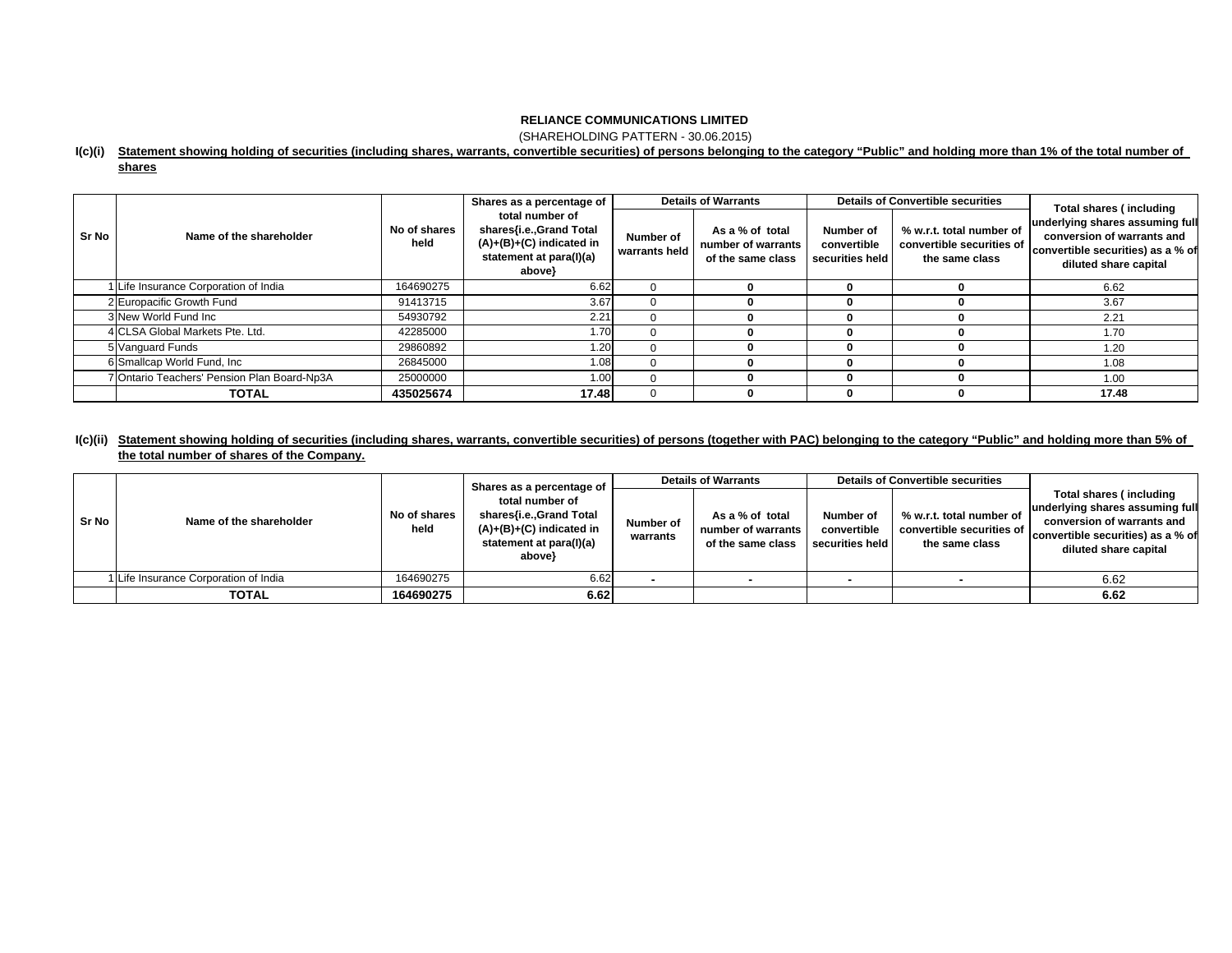(SHAREHOLDING PATTERN - 30.06.2015)

### **I(d) Statement showing details of locked -in shares**

| Sr No | Name of the shareholder                        | No of locked-in shares | Locked-in shares as a percentage of total number<br>of shares{i.e., Grand Total (A)+(B)+(C) indicated in<br>statement at para(I)(a) above} |
|-------|------------------------------------------------|------------------------|--------------------------------------------------------------------------------------------------------------------------------------------|
|       | Telecom Infrastructure Finance Private Limited | 86666667               | 3.48                                                                                                                                       |
|       | ΤΟΤΑL                                          | 86666667               | 3.48                                                                                                                                       |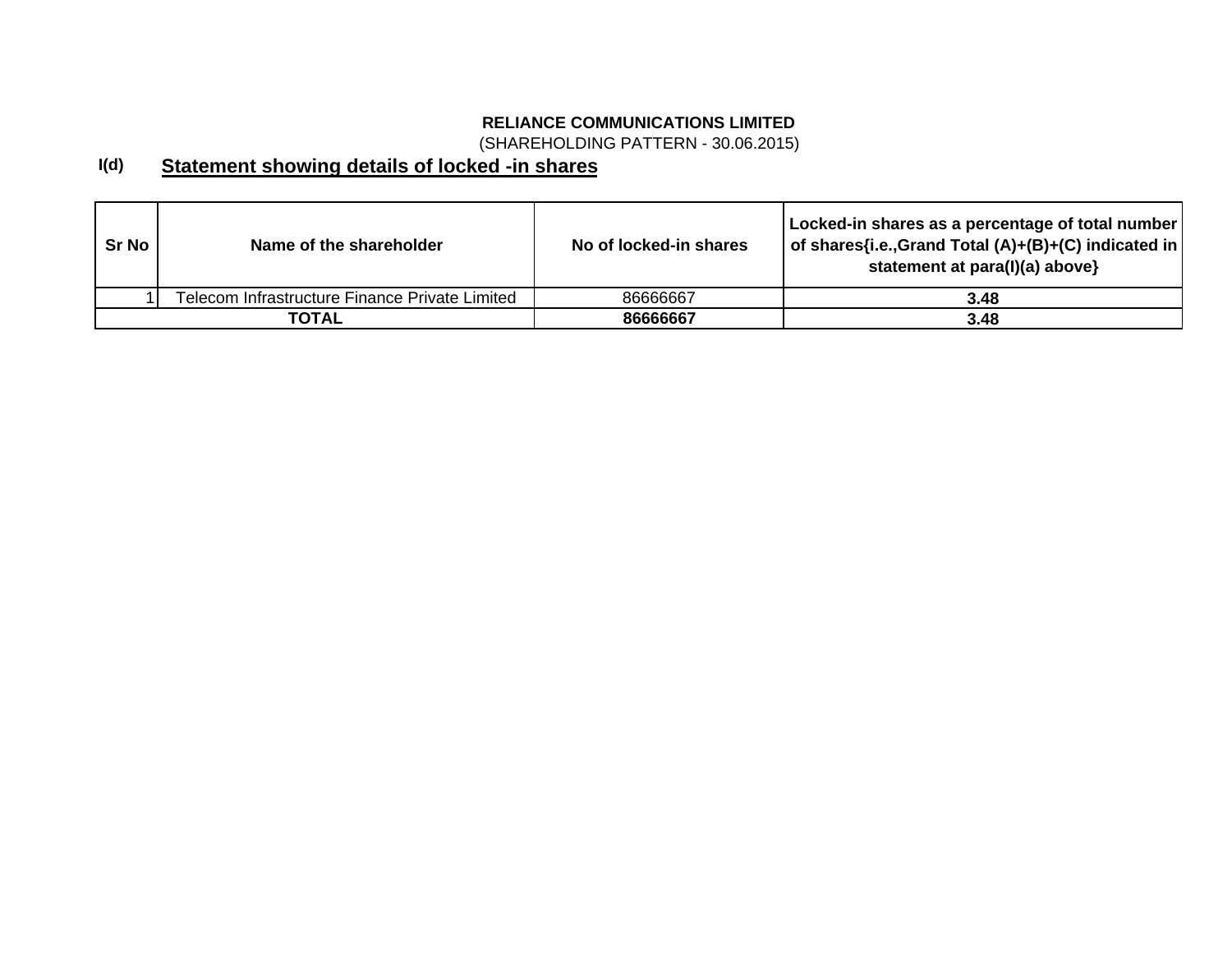(SHAREHOLDING PATTERN - 30.06.2015)

## **II(a) Statement showing details of Depository Receipts (DRs)**

| Sr No | Type of outstanding DR<br>(ADRs, GDRs, SDRs, etc.) | Number of<br>outstanding DRs | No of shares underlying<br>outstanding DRs | <b>Shares underlying outstanding</b><br>DRs as a percentage of total<br>number of shares{i.e.,Grand<br>Total (A)+(B)+(C) indicated in<br>statement at para(I)(a) above} |
|-------|----------------------------------------------------|------------------------------|--------------------------------------------|-------------------------------------------------------------------------------------------------------------------------------------------------------------------------|
|       | <b>GDRs</b>                                        | 8661780                      | 8661780                                    | 0.35                                                                                                                                                                    |
|       | TOTAL                                              |                              | 8661780                                    | 0.35                                                                                                                                                                    |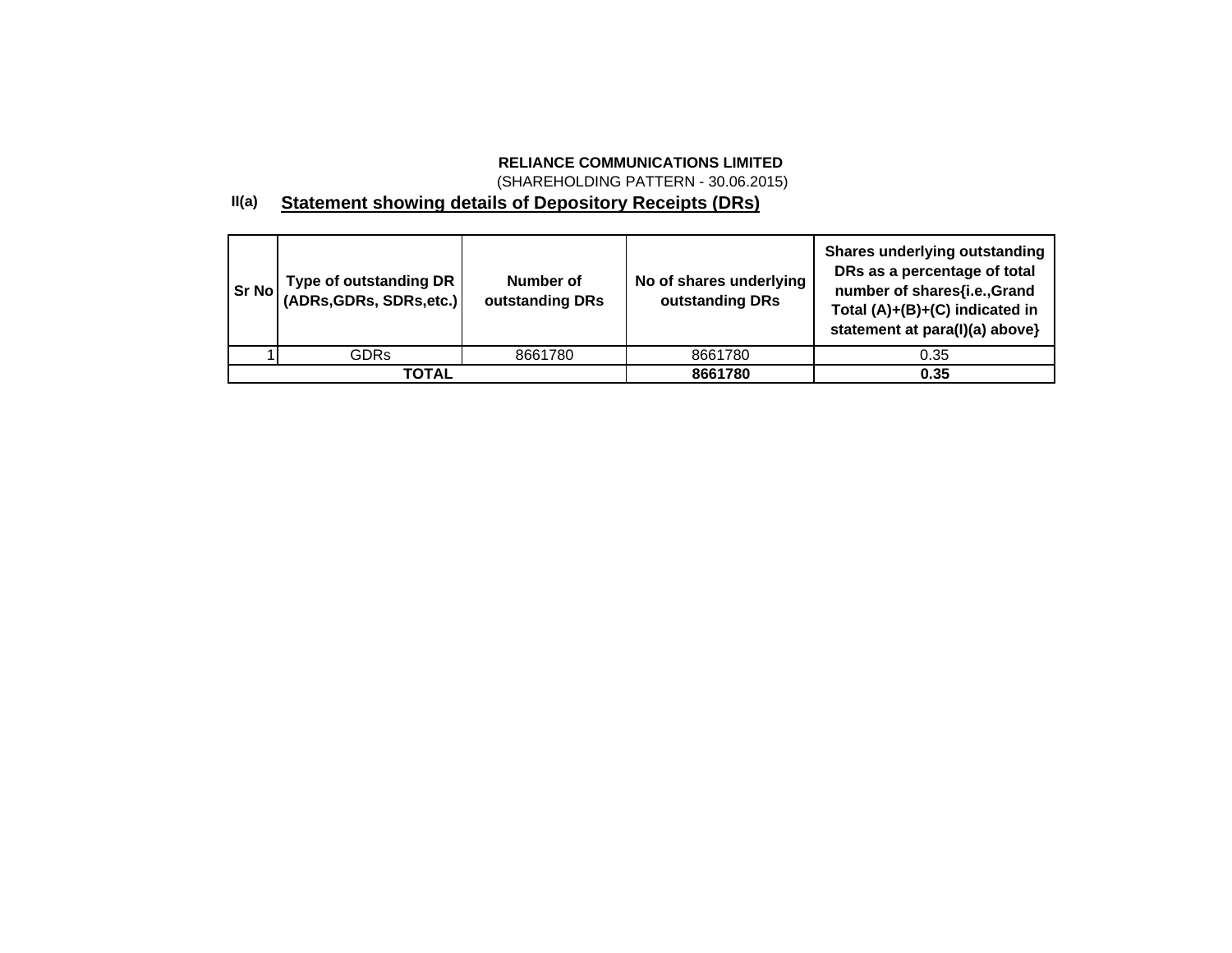(SHAREHOLDING PATTERN - 30.06.2015)

### **II(b) Statement showing Holding of Depository Receipts (DRs), where underlying shares held by ''Promoter/Promoter group'' are in excess of 1% of the total number of shares**

| l Sr No l | Name of the DR Holder | Type of outstanding DR<br>(ADRs, GDRs, SDRs, etc.) | No of shares underlying<br>outstanding DRs | Shares underlying outstanding DRs as a<br>percentage of total number of<br>shares{i.e.,Grand Total (A)+(B)+(C)<br>indicated in statement at para(I)(a) above} |
|-----------|-----------------------|----------------------------------------------------|--------------------------------------------|---------------------------------------------------------------------------------------------------------------------------------------------------------------|
|           | Nil                   | Nil                                                |                                            | 0.00                                                                                                                                                          |
|           |                       |                                                    |                                            |                                                                                                                                                               |
|           |                       | TOTAL                                              |                                            | 0.00                                                                                                                                                          |